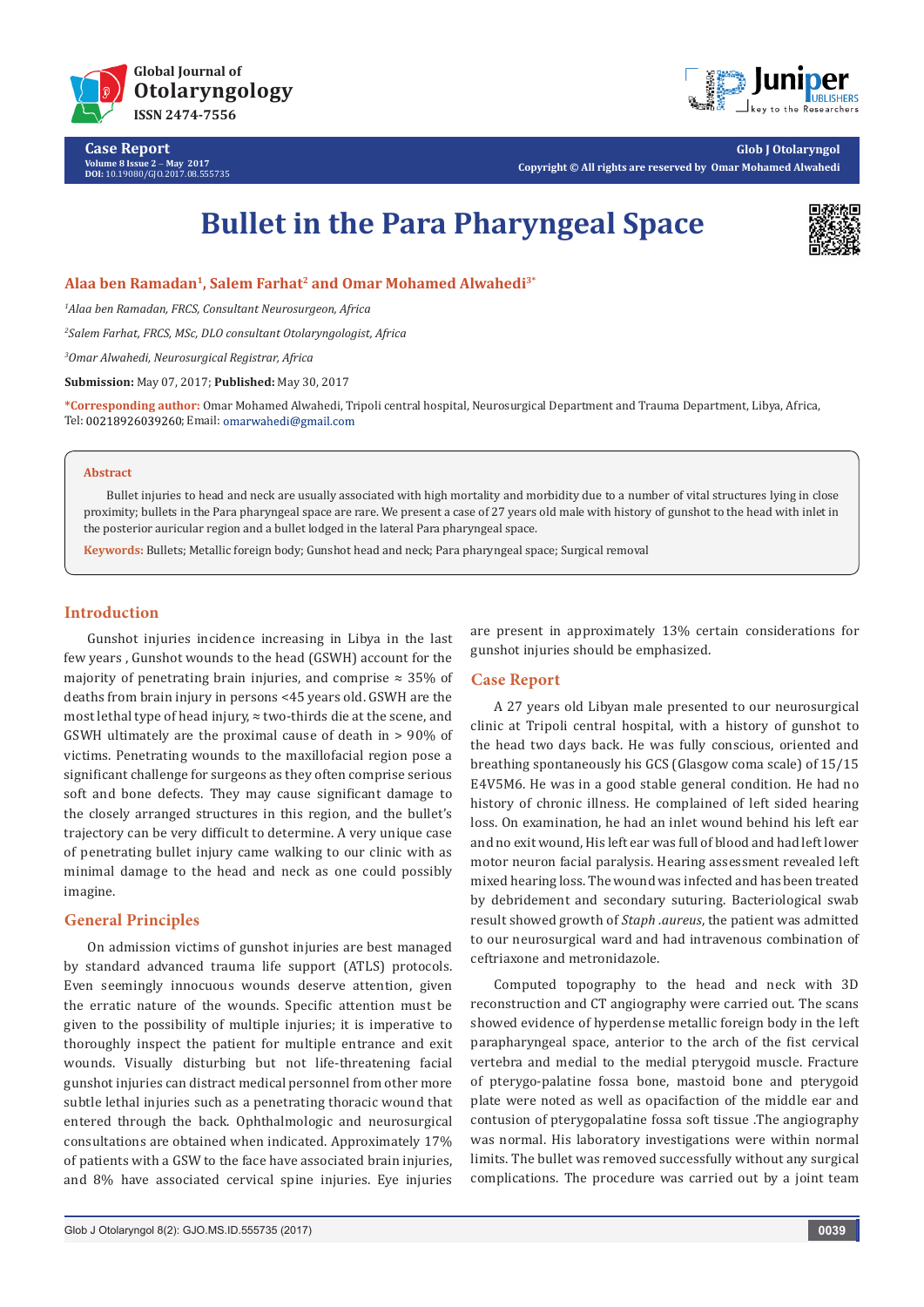of neurosurgery and otolaryngology, using a trans-oral approach and splitting the soft palate. The wound was closed using an absorbable suture and treated with dexamethasone to reduce the soft tissue oedema. He made uneventual recovery and discharged after few days.

#### **Result**

Unique case of a foreign body (bullet) lodged in the Para pharyngeal space, which was surgically removed without complications (Figure 1).



**Figure 1:** Unique case of a foreign body (bullet) lodged in the Para pharyngeal space, which was surgically removed without complications.

# **Discussion**

## **Facial Nerve**

Damage to the facial nerve is present in only 3 to 6% of civilian GSWs to the face. This is most likely because low energy weapons are involved in most of these cases. However, such damage is not uncommon in injuries inflicted by higher velocity firearms. Careful documentation at the earliest possible opportunity is important. If a functioning nerve becomes nonfunctional secondary to swelling, the surgeon can be reasonably confident that function will return. Obvious transection of the nerve requires repair. In heavily contaminated wounds, repair should be delayed for 48 to 72 hours, given the possibility that grafts will be required to span damaged segments. Beyond 72 hours distal branches of the facial nerve will not respond to a nerve stimulator, making their identification difficult. If possible, tagging the branches with suture at the initial surgery is invaluable. Extensive damage to the proximal nerve may require a temporal bone dissection to identify a viable proximal nerve for grafting. Injuries distal to a line dropped vertically from the lateral canthus (zone of arborization) do not typically require repair because of the multiple interconnections distal to this line and the reasonable expectation of return of function, even if the nerve is temporarily nonfunctioning.

## **Contamination**

It should be remembered that projectiles from firearms are not sterile, the heat generated by the discharge of the propellant as well as the friction between the bullet and barrel is not sufficient to sterilize the bullet. Contamination can occur from the bullet and also from skin flora and foreign bodies (clothing) carried into the wound. Historically, streptococcal bacteremia was the most important cause of death on the battlefield in the preantibiotic era. Wounds in which the bullet traverses the aerodigestive tract or paranasal sinuses are at particular risk. Devitalized tissue and vascular congestion leads to an ideal environment for bacterial growth. Prophylactic coverage with broad-spectrum antibiotics, typically a second-generation cephalosporin, and tetanus prophylaxis, when indicated, should be initiated in all gunshot wounds [1,2]. Extensive surgical débridement is rarely indicated in wounds consistent with low velocity projectiles to prevent infection.

Removal of projectiles, a well-worn tradition in Hollywood, is less commonly indicated in reality. The need for the removal of bullets must be balanced against the real risk of increasing damage. Lead toxicity is a rare complication tha tdoes not typically justify the routine removal of bullet fragments. Removal o f intra-articular bullet fragments should be considered when